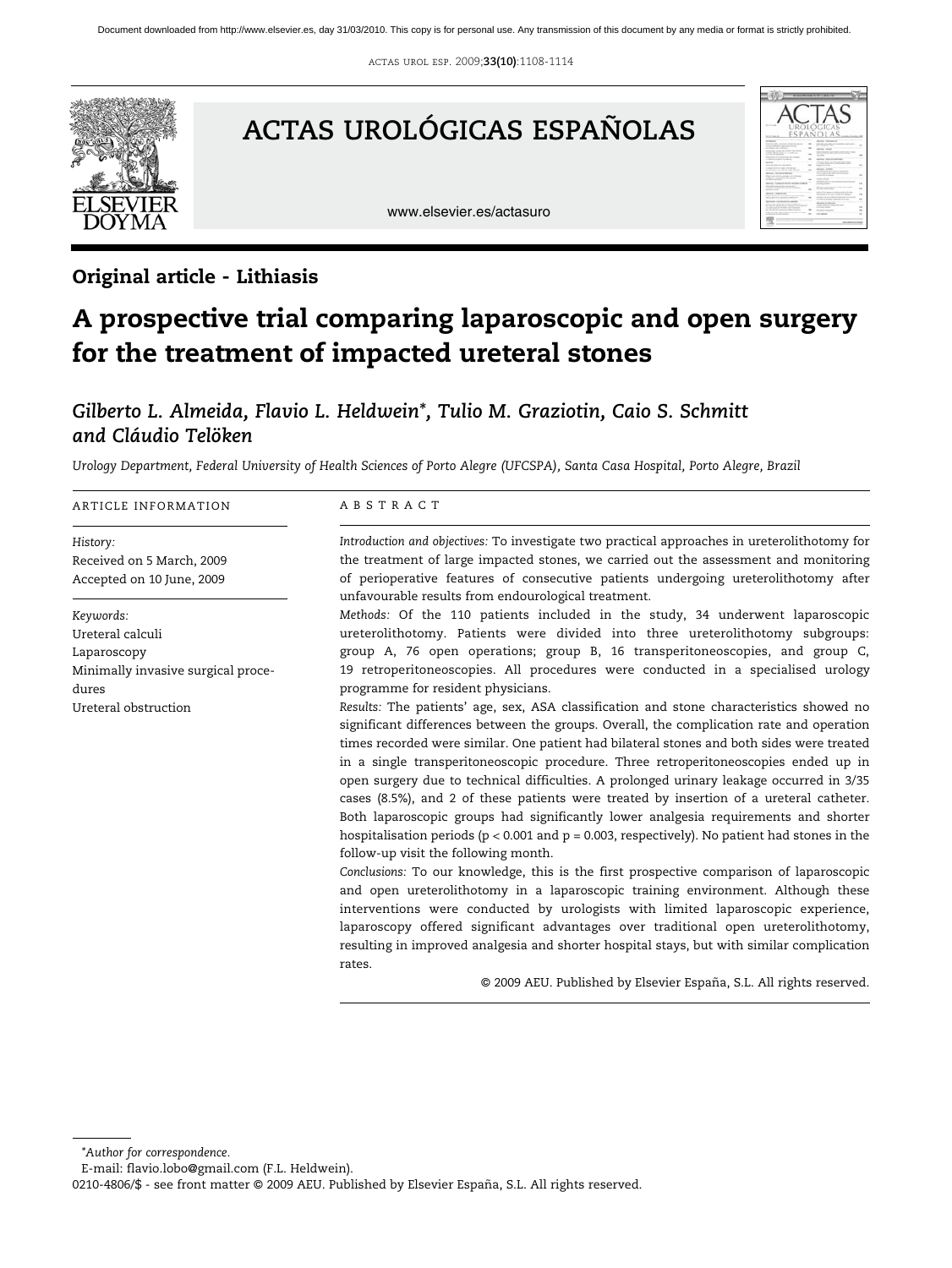ACTAS UROL ESP. 2009;**33(10)**:1108-1114 **1109** 

## **Estudio prospectivo que compara laparoscopia y cirugía abierta para el tratamiento de cálculos ureterales impactados**

RESUMEN

*Introducción y objetivos:* Con objeto de investigar dos enfoques en la práctica de ureterolitotomías para el tratamiento de cálculos impactados de grandes dimensiones, hemos llevado a cabo la evaluación y el seguimiento de las características perioperatorias de pacientes consecutivos sometidos a una ureterolitotomía tras obtener resultados desfavorables al aplicar un tratamiento endourológico.

*Métodos:* De los 110 pacientes incluidos en el estudio, 34 se sometieron a una ureterolitotomía laparoscópica. Se dividió a los pacientes en tres subgrupos de ureterolitotomías: grupo A, 76 intervenciones abiertas; grupo B, 16 transperitoneoscopias, y grupo C, 19 retroperitoneoscopias. Todos los procedimientos se llevaron a cabo durante un programa de especialización en urología para médicos residentes.

*Resultados: L*a edad y el sexo de los pacientes, la clasificación ASA y las características de los cálculos no mostraron diferencias significativas entre los grupos. En general, la tasa de complicaciones y la duración de las intervenciones registradas fueron similares. Uno de los pacientes presentaba cálculos bilaterales y ambos lados se trataron en un único procedimiento de transperitoneoscopia. Tres retroperitoneoscopias finalizaron en cirugía abierta debido a dificultades técnicas. En 3 de los 35 casos (8,5%) se produjo fuga urinaria prolongada y 2 de estos pacientes recibieron tratamiento mediante la inserción de un catéter ureteral. Ambos grupos laparoscópicos tuvieron necesidades analgésicas significativamente menores y una hospitalización de menor duración ( $p < 0.001$  y  $p = 0.003$ , respectivamente). Ningún paciente presentaba cálculos en la visita de seguimiento realizada al mes siguiente.

*Conclusiones:* Según la información de que disponemos, ésta es la primera comparación prospectiva entre laparoscopia y ureterolitotomía abierta que se realiza en un entorno de formación en laparoscopia. A pesar de que estas intervenciones las realizaron residentes con limitada experiencia laparoscópica, la laparoscopia aportó ventajas significativas sobre la ureterolitotomía abierta tradicional, que dio como resultado una mejor analgesia y una estancia en el hospital menos prolongada, con similares tasas de complicaciones.

© 2009 AEU. Publicado por Elsevier España, S.L. Todos los derechos reservados.

# Introduction

*Palabras clave:* Cálculos ureterales Laparoscopia

Obstrucción ureteral

mente invasivas

Intervenciones quirúrgicas mínima-

Urolithiasis is a recurrent condition in routine urological practice and involves huge economic expense.1 The treatment of urolithiasis has changed significantly over recent decades and can now be carried out by various methods with particular rates of complete stone elimination, additional operational requirements and complications. To summarise the existing literature, the authors of the International Guidelines propose extracorporeal shock wave lithotripsy (ESWL) and ureteroscopy (URS) as initial treatment for large proximal and medial ureteral stones.2

In fact, the use of open surgery for surgical removal of ureteric stones is now out of date due to the emergence of new minimally invasive techniques. Flexible ureteroscopy with laser lithotripsy has become the standard treatment, with lower rates of subsequent treatments and higher total removal rates when compared with the ESWL technique, although it has a higher morbidity.<sup>2</sup> Other topics to discuss are the high cost and duration of endoscopic equipment, as they have

limited the spread of this technology in emerging economies. However, there are other popular choices for these types of situations, such as retrograde operations, percutaneous surgery and small bore ureteroscopy. Although open surgery is virtually obsolete in the best endourological centres, sometimes urologists have to practise ureterolithotomies for a small group of patients where neither ESWL nor endourological techniques are recommended.<sup>3</sup>

The surgical evolution of laparoscopy regained interest in ureterolithotomy as a highly effective option in the treatment of complicated ureteral stones. Initially, Wickham<sup>4</sup> described laparoscopic ureterolithotomy (UL) in 1979 and this has now proven to be a minimally invasive alternative to open surgery.<sup>5,6</sup> However, there are recent reports which conclude that UL requires significant practice and experience for good results.7,8 In addition, other prestigious specialist centres in laparoscopy have used this technique for the treatment of ureteral stones larger than 10mm.<sup>9,10</sup> Regardless of the current state of ESWL and URS, all urology departments throughout the world have to consider a number of circumstances when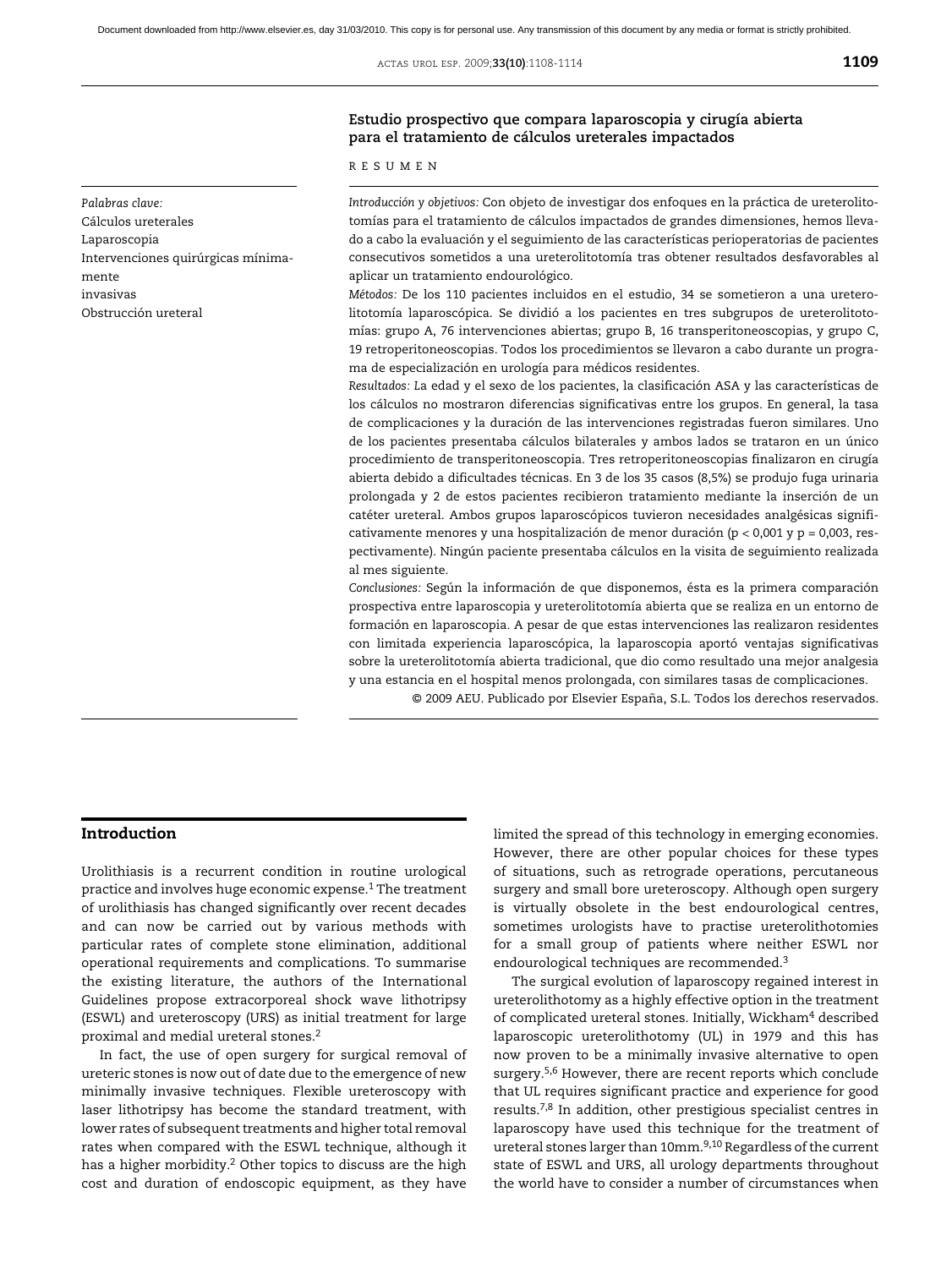choosing a technique, among which are the availability of adequate equipment, the characteristics of the patients and stones and the surgeon's skill. Moreover, prospective comparison between UL and open surgery has not yet taken place in an environment of resident urology physicians.

## Patients and methods

#### *Patients*

A prospective evaluation of UL in our department began in January 2004, where data was collected from all patients who underwent ureterolithotomy until November 2007. The study population is represented by our experience with 110 consecutive patients treated by laparoscopic ureterolithotomy (35 operations: 19 retroperitoneal and 16 transperitoneal) and open ureterolithotomy (76 lumbotomy) for treating stones in the proximal and medial ureter.

No specific criteria were used in selecting patients for the open ureterolithotomy groups (AU) by transperitoneoscopies (ULT) or retroperitoneoscopies (ULR), except as preferred by the urology department (a laparoscopic surgeon or an open surgeon). Previous criteria such as lumbotomy or obesity were not considered either when placing patients into the ULR or ULT groups. Ureterolithotomies were advised once the retrograde handling of percutaneous lithotripsy or rigid ureterolithotripsy treatments had no effect. None of the patients had previously undergone ESWL, as this service was limited in our centre.

These interventions were conducted within a urology residency programme supervised by urologists familiar with lithiasis procedures (2 surgeons with vast experience of open surgery and 1 urologist skilled in laparoscopy).

All stones had a diameter greater than 10mm. Their presence was confirmed before surgery with a kidney-ureterbladder radiograph combined with abdominal ultrasound. However, in some cases excretory urography and an abdominal CT scan were performed. The stones were located in the abdominal ureter, between the ureteropelvic junction and the iliac crest. Double J catheters were not systematically placed and ureteral stents were placed only in cases where there were signs of haematuria or excessive manipulation of a friable ureter.

#### *Surgical technique*

The patient was administered preoperative prophylactic antibiotics, and was placed in the lateral decubitus position for all techniques. A kidney support was only used in open surgery. A retroperitoneal space was created by blunt dissection with a 3cm subcostal incision up to the 12th rib. A blunt dissection was performed with a manual ball (using a Foley catheter and gloves) to create the workspace, then a 10mm trocar was inserted in the incision. In addition, two other trocars were placed in a V: one of 5mm on the midclavicular line and another of 10mm (for the optics) on the posterior axillary line. Occasionally, an optional fourth 5mm trocar was placed on the anterior axillary line just below

the rib margin. After dissection, the ureter was identified and the stone located from where it protruded or produced ureteral dilatation. To prevent dislocation in the upper part, a band was placed and an incision made in the ureter with a surgical scalpel. The stone was extracted with forceps, the ureter rinsed with saline and a double-J catheter inserted if necessary. Polyglactin 4-0 internal sutures were used to close the ureteral incision.

For the transperitoneal procedure, we used the technique previously described by Raboy et al<sup>11</sup> in 1992. Only 3 trocars were used and, after separation from the colon, the ureter was treated in the same way as in the retroperitoneal technique described above, leaving a laminar retroperitoneal drainage in all cases. In the follow-up visit 1 month later, a flat X-ray was performed to confirm complete removal of the stones.

#### *Statistical analysis*

The analysis of categorical variables was performed using the Pearson c2 test. Variables with a normal distribution (age, stone size, drain time) were compared using analysis of variance (ANOVA). To compare the median operating time, hospital stay and blood loss, the Kruskal-Wallis test was used. The results were considered statistically significant when p < 0.05. Data were analysed using SPSS 13.0 (SPSS 13 for Windows, Rel 13.0 2004 SPSS Inc.).

#### Results

The resident urology physicians performed all ureterolithotomies. Table 1 summarises the values for the baseline characteristics of patients and stones. It can be seen that the demographic characteristics, ASA classification, stone size and side of the ureter were similar in all three groups. Proximal ureteral stones were more frequent in the ULR group. In addition, one patient had bilateral stones and both sides were treated with ULT in a single operation.

Table 2 presents data on the operations and postoperative morbidity. There were no significant differences in the median duration of the operation, the need to insert a ureteral catheter or blood loss. No blood transfusions were required.

In the ULR group, three interventions resulted in open surgery and another was changed to a transperitoneal one because of technical difficulties.

During the postoperative period, the laparoscopy group required a much smaller amount of opiates and shorter hospitalisation times ( $p < 0.001$  and  $p = 0.003$ , respectively). The average Penrose drain was similar for all groups.

There were no differences in complication rates between groups and no major complications during or after the operation in any of the 3 groups, except for 2 patients (10%). These were in the retroperitoneoscopic group and had persistent urine leakage, which required the insertion of a double J catheter on days 5 and 6 after the operation. Of these 2 patients, one had an urinoma and the other an infected haematoma and fever. Similarly, 1 patient (6.2%) in the ULT group had a persistent urine leak, as did 2 other patients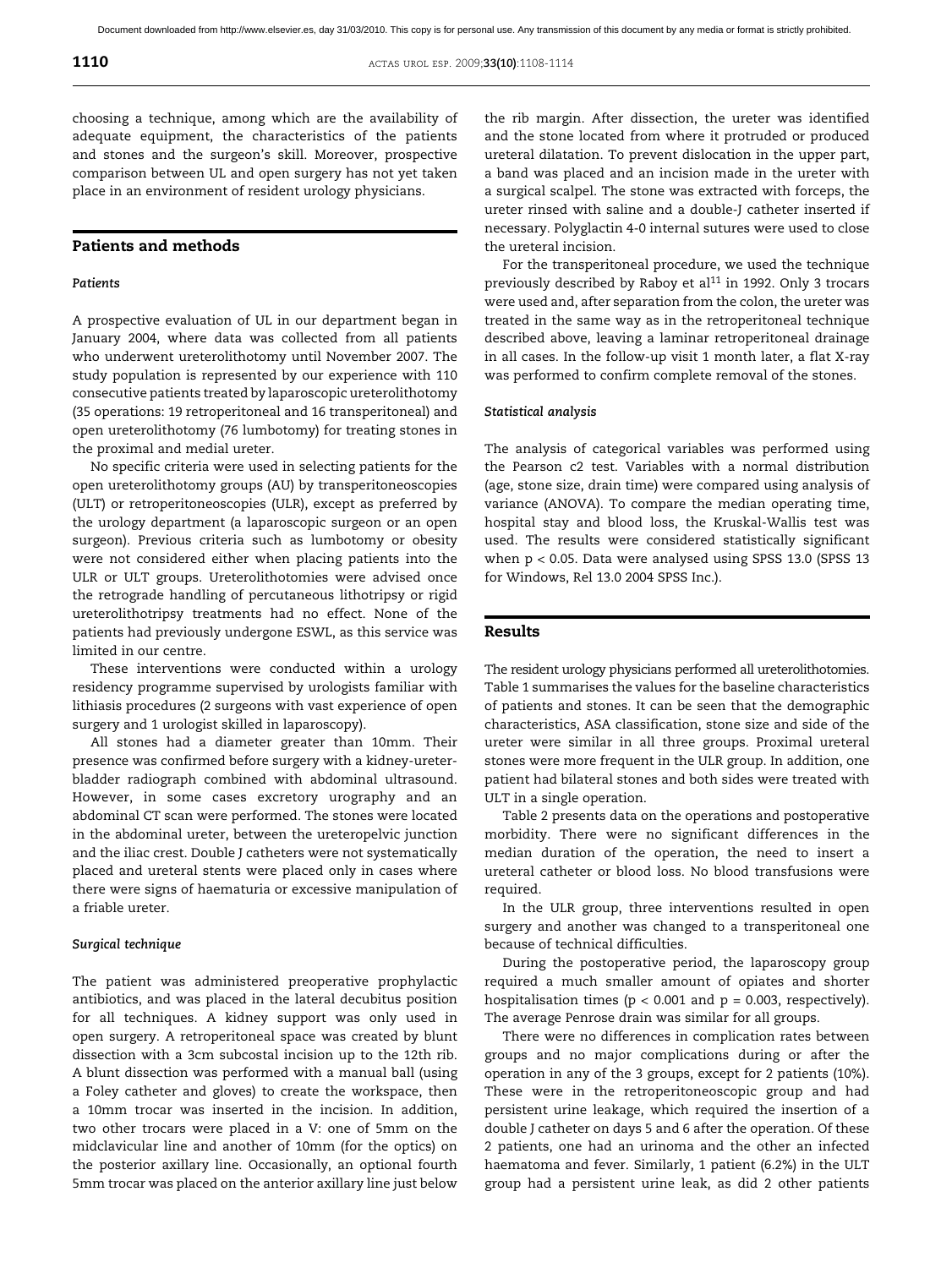| Characteristics                   |                 | Groups                          |                 | Total           | p     |
|-----------------------------------|-----------------|---------------------------------|-----------------|-----------------|-------|
|                                   | Open surgery    | Transperitoneal Retroperitoneal |                 |                 |       |
| Patients, n                       | 76              | 15                              | 19              | 110             |       |
| Age (years)                       | $46.5 \pm 14.5$ | $43.2 \pm 16.7$                 | $43.8 \pm 15.7$ | $44.3 \pm 14.6$ | 0.784 |
| Male/female, n                    | 45/31           | 8/7                             | 12/7            | 66/44           | 0.915 |
| ASA classification, mean $\pm$ SD | $1.5 \pm 0.7$   | $1.5 \pm 0.6$                   | $1.4 \pm 0.6$   | $1.5 \pm 0.6$   | 0.813 |
| Size of stone (mm), mean $\pm$ SD | $13.9 \pm 5.6$  | $12.5 \pm 2.6$                  | $13.6 \pm 3.8$  | $13.6 \pm 4.7$  | 0.808 |
| Mean (range)                      | 11.5 (10-30)    | $12.5(10-17)$                   | 14 (10-20)      | $12(10-30)$     |       |
| Ureter, $n$ $%$                   |                 |                                 |                 |                 | 0.026 |
| Proximal                          | 11(14.5)        | 3(18.8)                         | 8(42.1)         | 22(19.8)        |       |
| Medial                            | 65 (85.5)       | 13 (81.3)                       | 11(57.9)        | 89 (80.2)       |       |
| Side, $n$ $%$                     |                 |                                 |                 |                 | 0.367 |
| Right                             | 56 (73.6)       | 10(62.5)                        | 8(44.4)         | 74 (67.2)       |       |
| Left                              | 20(26.3)        | 6(37.5)                         | 10(55.6)        | 36(32.7)        |       |

#### Table 2 – Operative and postoperative data

|                                                  |               | Groups          |                 | Total         | p       |
|--------------------------------------------------|---------------|-----------------|-----------------|---------------|---------|
|                                                  | Open surgery  | Transperitoneal | Retroperitoneal |               |         |
| Interventions, n                                 | 76            | 16              | 19              |               |         |
| Operating time minimum (min),<br>median (P25-75) | 80 (60-120)   | 100 (70-180)    | 105 (90-120)    | 90 (70-120)   | 0.143   |
| Blood loss (mL), median (range)                  | $0(0-250)$    | $50(0-100)$     | $50(0-100)$     | 50 (0-250)    | 0.247   |
| Conversions (%)                                  |               |                 | 4               | 4             |         |
| Ureteral stents, n (%)                           | 6(7.9)        | 2(12.5)         | 1(5.3)          | 9(8.1)        | 0.732   |
| Penrose drain days, mean ± SD                    | $2.6 \pm 1.1$ | $2 \pm 0.8$     | $2.6 \pm 1.8$   | $2.4 \pm 1.4$ | 0.554   |
| Opioids used, n (%)                              | 63 (82.8)     | 7(43.7)         | 8(42.1)         | 78 (70.2)     | < 0.001 |
| Complications, n                                 | 11            | 2               |                 | 18            | 0.415   |
| Days of hospital stay,<br>median (P25-75)        | $5.3(3-6.5)$  | $3(2-3)$        | $2(2-3)$        |               | 0.003   |

(2.6%) in the open surgery group, which was resolved by conservation treatment. In the ULT group, 1 patient (6.2%) had fever immediately after the intervention, which was treated with IV antibiotics. In the open surgery group, 11 patients (14.4%) suffered minor complications treated without surgery; 4 patients (5.2%) had fever; 3 (3.9%), urinoma; 2 (2.6%), loss of urine; and 2 patients (2.6%) experienced a transient decrease in renal function.

The postoperative stay in hospital ranged from 2 to 6.5 days. The hospitalisation period was longer in the open surgery group compared with the ULR and ULT groups (p < 0.003, Table 2).

After 1 month, a kidney-ureter-bladder radiograph showed no residual stones in any of the cases.

### Discussion

ESWL and URS have become, without doubt, the standard treatment for ureteral calculi and offer considerable advantages over conventional open ureterolithotomy.<sup>2</sup>

Despite constantly changing treatments in endourology, there are still many challenges to overcome to properly handle large impacted stones in the upper ureter. This is especially so in developing countries, with documented difficulties<sup>12-14</sup> such as limited surgical resources and access to ESWL and laser technology techniques. In Latin America, availability of high range endourology, such as Holmium-YAG laser and flexible ureteroscopy is limited, and minimally invasive ureterolithotomy has become an alternative to open surgery.

A number of experts in endourology stress that it is sometimes important to change the planned urologic surgery into a more invasive operation. It is essential, therefore, that future urologists obtain training during their tenure as residents to perform ureterolithotomies. Historically, lumbotomy has been associated with several disadvantages, such as hernias, chronic pain, aesthetically unpleasant results and long periods of convalescence.<sup>15</sup> Also, earlier studies demonstrate the safety and feasibility of laparoscopic ureterolithotomy when performed by laparoscopy experts.<sup>9</sup>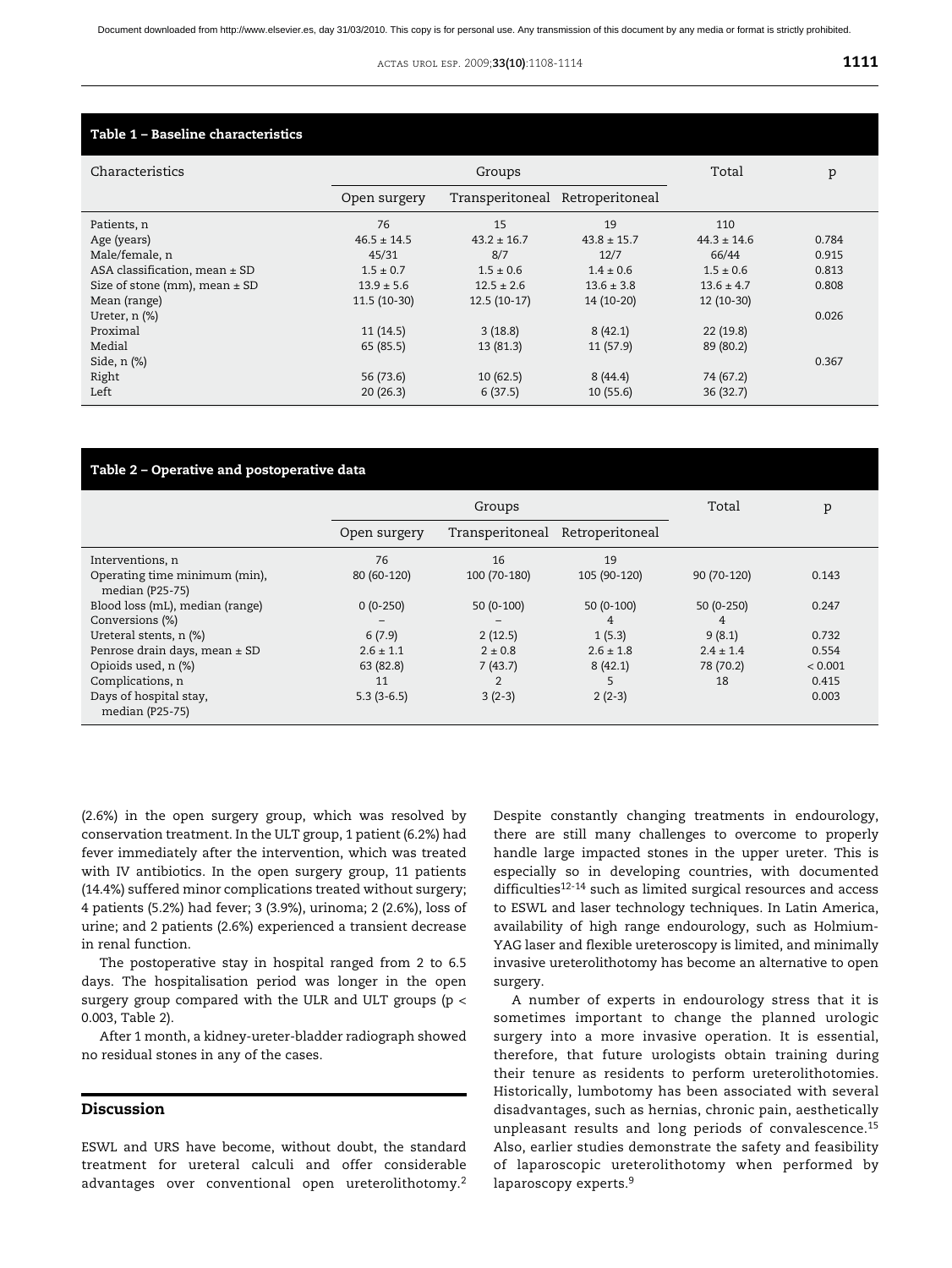The aim of this prospective study is to compare laparoscopic ureterolithotomy with open ureterolithotomy in a training environment of limited laparoscopy experience. Overall, recorded complication rates and operation lengths were similar.

Perioperative complications occurred in 3 patients (15.7%) in the ULR group, in 2 ULT group patients (13.3%) and 11 (14.4%) open surgery group patients. Prolonged urine leaks (> 72 h) were confirmed in 3 laparoscopy group patients (8.5%; 2 in the ULR group and 1 in the ULT group), where 2 were treated by placing an uretal catheter. Also, in the open surgery group, continuing urine loss was recorded in 2 patients (2.6%) who were given conservation treatment. This technical problem was similar to other problems included in the recent literature. Actual UL results have a urine loss rate of between 2 and 20%.3,5,10,13,14 In total, the documented urine loss rate in the group was 14.5%.3,10 The losses due to ureterotomy in our study could be a result of several factors, including the specific technique used, as a double J catheter is not routinely placed in the suture ureterotomy, and our inexperience. The decision of whether or not to suture the ureterotomy and place a stent in the ureter is controversial. Some authors choose not to close the ureterotomy and do not place a stent in the ureter.<sup>14</sup> Recently, El-Moula et al<sup>14</sup> documented a multicentre retrospective study of 64 UL retroperitoneal procedures which left the ureter open with a double-J, with only one patient suffering a prolonged loss of urine.

Due to technical problems, a retroperitoneoscopic intervention had to be changed into a transperitoneoscopy, as there was a scar from a previous lumbotomy. In addition, it was necessary to modify two other operations at the beginning of our experience with retroperitoneoscopies and another in an obese patient (BMI = 32) with only one kidney (3/35 procedures in total). Therefore, we documented a total stone removal rate of 91.4% (32/35) after laparoscopy. In other experiments, total stone removal rates after laparoscopic ureterolithotomy vary between 81 and 100%.7,16,17

In our series, laparoscopies were better tolerated than open operations, with a significant decrease in postoperative analgesia ( $p < 0.001$ ). Although our data are restricted to the first month of aftercare, we can guarantee that complications related to surgery and the convalescence period following completion of the UL were significantly reduced when compared with the open surgery group; an observation noted in several non-random, comparative studies.<sup>7,17</sup> These results are consistent with those obtained by comparing laparoscopy with open surgery for all types of urological surgery.<sup>18,19</sup>

Most of the UL studies to date have been retrospective and not comparative.<sup>9,10,20-23</sup> Moreover, the number of patients included in the studies was relatively small, varying between 3 and 101.8,14 In English-language publications, only 2 comparative, non-random studies were found.7,17 Skrepetis compared 18 open operations with 18 ULT operations, and concluded that the operation time was significantly longer in the UL group. The study by Goel et al<sup>7</sup> appears as the only nonrandom, prospective comparison investigating laparoscopy results in the treatment of upper ureteral stones. In addition, Basiri et al<sup>24</sup> recently compared UL with ureteroscopy and

percutaneous nephrolithectomy in a training programme. All the above studies repeated our results. A summary of recent publications can be found in Table 3.

Laparoscopic ureterolithotomy can be either retroperitoneal or transperitoneal. We chose the retroperitoneal route as this is farther from the transperitoneal structures and allows direct access to the ureter. Moreover, the difficulties in creating space and working in the retroperitoneum were minimised. However, in previous retroperitoneal operations, it was sometimes difficult to create space and dissect the ureter.<sup>25</sup> Some authors recommend the transperitoneal way, $10,24$  as it provides a superb working space. ULT's detractors argue that separation from the colon can create subsequent adhesions, intra-abdominal visceral injuries, and any urine loss would then not be confined to the retroperitoneal space.

We recognise the limitations of this study, among which may be the non-randomised design and the arbitrary criteria for deciding whether an intervention was performed openly or laparoscopically. However, the characteristics of both the patients and the stones were similar.

According to our experience in a single institution, we found that laparoscopic ureterolithotomy offers significant advantages over the traditional exposed side technique, and offers improved analgesia and reduced periods of hospital stay. However, this study was conducted during a residential training programme for surgeons with limited experience in laparoscopy, and postoperative UL showed similar complication rates to open surgery. Also, when performing UL, the amount of opiates used was reduced in comparison with the open surgery group. Therefore, this study confirms the results of other studies showing that patients undergoing UL require significantly lower post-operation hospital stays when compared with individuals who have undergone open ureterolithotomy.

Without doubt, open ureterolithotomy requires skills in performing laparoscopic procedures that take time to develop, including making internal stitches and working in a small area (retroperitoneoscopy). In our opinion, our inexperience may at least partially explain some of the complications observed, such as urine loss and the transformation of open interventions. In fact, we believe that UL is an excellent intermediate step in developing the necessary skills to perform laparoscopy in more complicated urological surgery.

### Conclusions

We conclude that laparoscopic ureterolithotomy via the transperitoneal or retroperitoneal route is a highly efficient method for removing large or impacted calculi in the upper ureter, when compared with conventional open ureterolithotomy. Laparoscopy produces no more complications, has a similar operating time, lower analgesic requirements and shorter hospital stays. The main results from comparing laparoscopy with conventional lumbotomy for ureteral stones are promising, even in a urology training programme. We consider UL to be our first choice treatment in cases where URS and retrograde manipulation have not provided the expected results.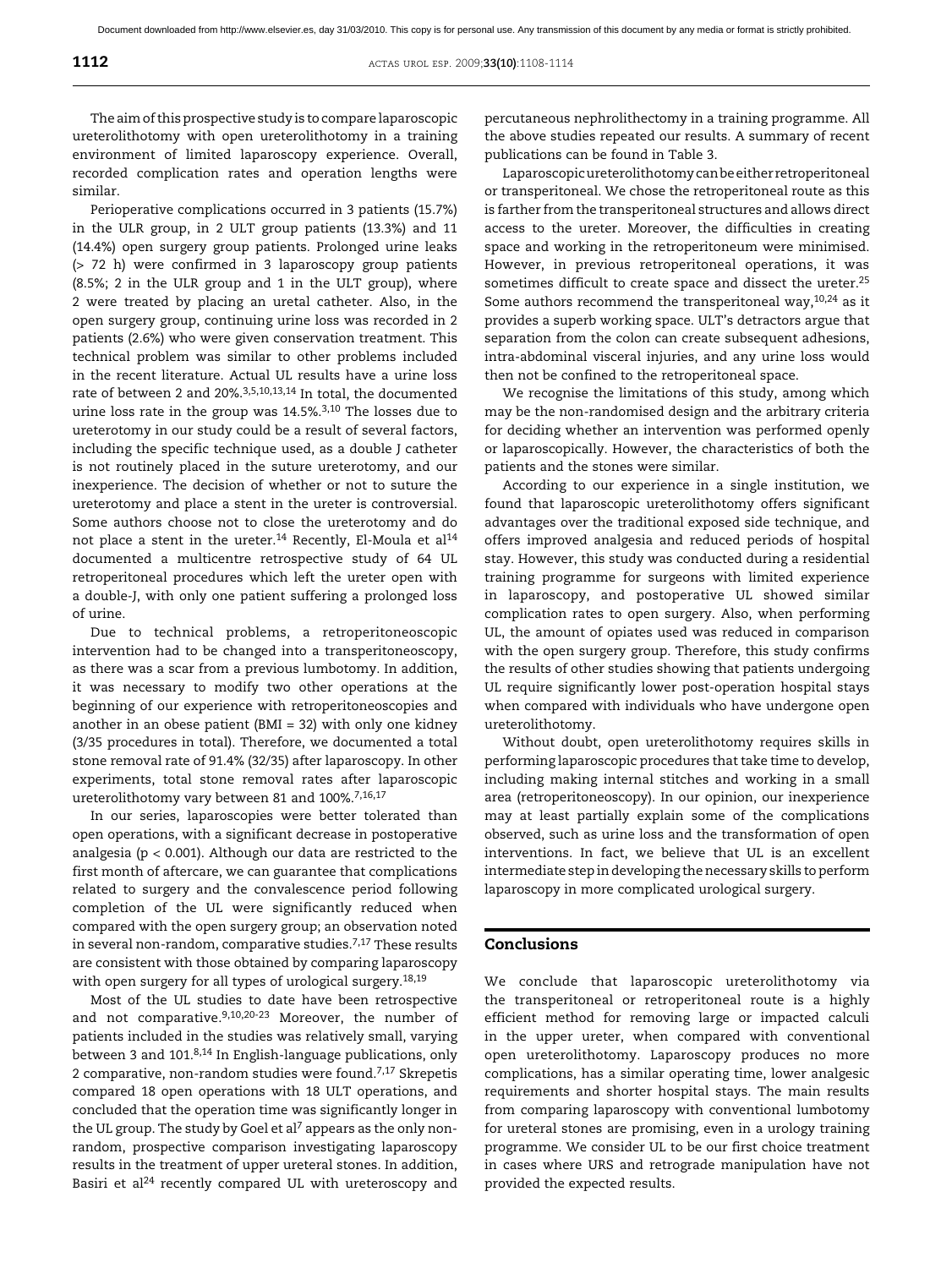| Table 3 – Summary of recent publications |                 |                      |                                              |                                   |                                       |                                   |                            |                 |
|------------------------------------------|-----------------|----------------------|----------------------------------------------|-----------------------------------|---------------------------------------|-----------------------------------|----------------------------|-----------------|
| Reference                                | design<br>Study | Technique            | interventions<br>UL or open<br>$\widehat{E}$ | operating<br>ime (min)<br>Average | conversions<br>surgery (%)<br>to open | Perioperative<br>morbidity<br>(%) | Hospital<br>stay<br>(days) | Success<br>(%)  |
| TaKeeley et al, <sup>22</sup> 1999       | Case Series     | ULT                  | 14                                           | 105                               |                                       | 3(21%)                            |                            |                 |
| Feyaerts et al,9 2001                    | Case Series     | ULT/ULR              | 21/3                                         | 140/107                           |                                       | $(8.3\%)$                         |                            |                 |
| Gaur et al, <sup>10</sup> 2002           | Case Series     | ULR                  | 100                                          |                                   | 8(8%)                                 | 30 (30%)                          |                            |                 |
| Demirci et al, <sup>16</sup> 2004        | Case Series     | ULR                  |                                              | 105                               | 4 (19%)                               | 1 (100%)                          |                            |                 |
| Flasko et al, <sup>5</sup> 2005          | Case Series     | ULT/ULR              | 6/69                                         | 45                                | 1(1.3%)                               |                                   |                            | 98              |
| Kijvikai et al, <sup>23</sup> 2006       | Case Series     | ULR                  |                                              | 121                               | $\circ$                               | 3(10%)                            |                            |                 |
| El-Feel et al, <sup>13</sup> 2007        | Case Series     | ULT                  |                                              | 145                               | $\circ$                               | (3.7%)                            |                            | $\overline{00}$ |
| El-Moula et al, <sup>14</sup> 2008       | Case Series     | ULT/ULR              | 8/66                                         |                                   | $4(5.4\%)$                            | 15 (20.2)                         |                            |                 |
| Derouiche et al, <sup>12</sup> 2008      | Case Series     | JIR                  |                                              |                                   | 4 (8%)                                | 10 (20%)                          |                            |                 |
| Comparative studies                      |                 |                      |                                              |                                   |                                       |                                   |                            |                 |
| Skrepetis et al, <sup>17</sup> 2001      | Retrospective   | ULT vs UA            | 18 vs 18                                     | 130 vs 85                         |                                       | 16.6 vs 22.2                      | $3 \text{ vs } 8$          | 100 vs 100      |
| Goel et al, <sup>7</sup> 2001            | Prospective     | ULR <sub>vs</sub> UA | 55 vs 26                                     | 108 vs 98                         | 10 (18%)                              | 22 vs 42                          | $3.3$ vs $4.8$             | 82 vs 100       |
| Current study                            | Prospective     | бĄ<br>ULT/ULR vs     | 35 (16/19) vs 76                             | 00/105 vs 80                      | 3(8.5%)                               | L3.3/15.7 vs 14.4                 | 3 vs 5.3                   | 91 vs 100       |
|                                          |                 |                      |                                              |                                   |                                       |                                   |                            |                 |

#### REFERENCES

- 1. Trinchieri A. Epidemiological trends in urolithiasis: impact on our health care systems. Urol Res. 2006;34:151-6.
- 2. Preminger GM, Tiselius HG, Assimos DG, et al. 2007 Guideline for the management of ureteral calculi. Eur Urol. 2007;52:1610-31.
- 3. Wolf JS Jr. Treatment selection and outcomes: ureteral calculi. Urol Clin North Am. 2007;34:421-30.
- 4. Wickham JEA. The surgical treatment of renal lithiasis. En: Urinary Calculous Disease. 1979. p. 145-98.
- 5. Flasko T, Holman E, Kovacs G, Tallai B, Toth C, Salah MA. Laparoscopic ureterolithotomy: the method of choice in selected cases. J Laparoendosc Adv Surg Tech A. 2005;15: 149-52.
- 6. Farina Perez LA, Pesqueira Santiago D, Meijide Rico F, Zungri Telo ER. [Laparoscopic ureterolithotomy of an iliac ureteral stone forgotten for more than eight years]. Actas Urol Esp. 2006;30:218-21.
- 7. Goel A, Hemal AK. Upper and mid-ureteric stones: a prospective unrandomized comparison of retroperitoneoscopic and open ureterolithotomy. BJU Int. 2001;88:679-82.
- 8. Saussine C, Lechevallier E, Traxer O. Urolithiasis and laparoscopy. Treatment of ureteral stones. Prog Urol. 2008;18:943-7.
- 9. Feyaerts A, Rietbergen J, Navarra S, Vallancien G, Guillonneau B. Laparoscopic ureterolithotomy for ureteral calculi. Eur Urol. 2001;40:609-13.
- 10. Gaur DD, Trivedi S, Prabhudesai MR, Madhusudhana HR, Gopichand M. Laparoscopic ureterolithotomy: technical considerations and long-term follow-up. BJU Int. 2002;89: 339-43.
- 11. Raboy A, Ferzli GS, Ioffreda R, Albert PS. Laparoscopic ureterolithotomy. Urology. 1992;39:223-5.
- 12. Derouiche A, Belhaj K, Garbouj N, Hentati H, Ben Slama MR, Chebil M. [Retroperitoneal laparoscopy for the management of lumbar ureter stones]. Prog Urol. 2008;18:281-7.
- 13. El-Feel A, Abouel-Fettouh H, Abdel-Hakim AM. Laparoscopic transperitoneal ureterolithotomy. J Endourol. 2007;21:50-4.
- 14. El-Moula MG, Abdallah A, El-Anany F, et al. Laparoscopic ureterolithotomy: our experience with 74 cases. Int J Urol. 2008;15:593-7.
- 15. Novick AC. Posterior surgical approach to the kidney and ureter. J Urol. 1980;124:192-5.
- 16. Demirci D, Gulmez I, Ekmekcioglu O, Karacagil M. Retroperitoneoscopic ureterolithotomy for the treatment of ureteral calculi. Urol Int. 2004;73:234-7.
- 17. Skrepetis K, Doumas K, Siafakas I, Lykourinas M. Laparoscopic versus open ureterolithotomy. A comparative study. Eur Urol. 2001;40:32-6.
- 18. Vallancien G, Cathelineau X, Baumert H, Doublet JD, Guillonneau B. Complications of transperitoneal laparoscopic surgery in urology: review of 1,311 procedures at a single center. J Urol. 2002;168:23-6.
- 19. Cadeddu JA, Ono Y, Clayman RV, et al. Laparoscopic nephrectomy for renal cell cancer: evaluation of efficacy and safety: a multicenter experience. Urology. 1998;52:773-7.
- 20. Turk I, Deger S, Roigas J, Fahlenkamp D, Schonberger B, Loening SA. Laparoscopic ureterolithotomy. Tech Urol. 1998;4:29-34.
- 21. Hemal AK, Goel A, Kumar M, Gupta NP. Evaluation of laparoscopic retroperitoneal surgery in urinary stone disease. J Endourol. 2001;15:701-5.

ACTAS UROL ESP. 2009;**33(10)**:1108-1114 1113